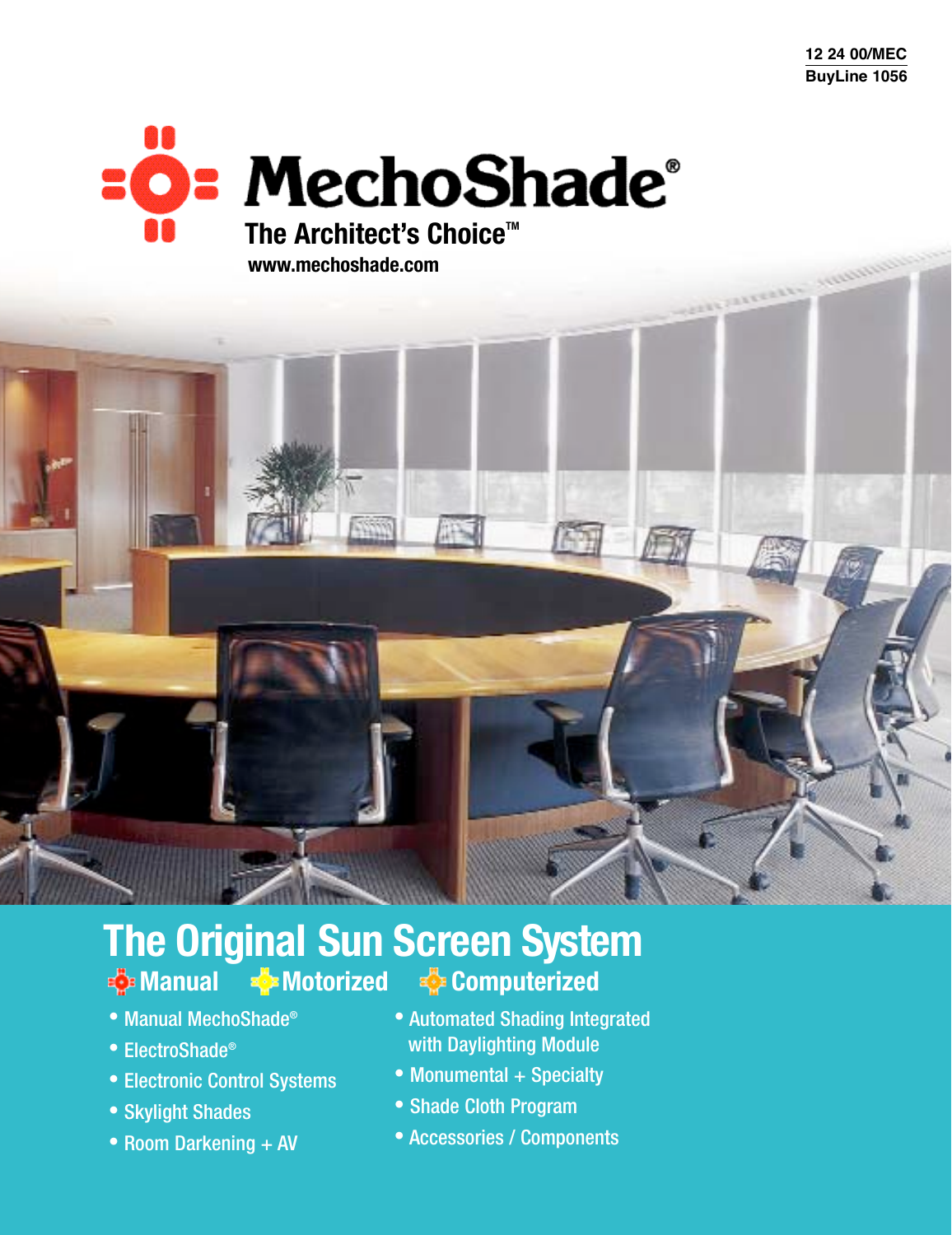MechoShade<sup>®</sup> Systems, Inc., is the leading provider of window shading solutions for architects and interior designers. MechoShade manufactures a wide range of window shading systems using visually transparent shadecloths, the AAC SolarTrac™, and its new advanced Daylighting Module that manages and controls excessive daylight/ brightness. A brief overview of several of the products and services we provide is listed below. For more in depth information on a specific product, please visit the link listed under that category.



First Hawaiian Bank Tower, Honolulu, HI. Kohn Pederson Fox Associates, Architects, Gensler, Interiors, Dealer: Window World.

## MechoShade® System - Manual

- A manual, chain operated system for interior shading.
- Mecho<sup>®</sup>/5 is an improved, patented system.
- 25 year/project lifetime warranty\*
- Mecho<sup>®</sup>/5 is available in Standard, Pocket and Extended bracket sizes with accessories.
- Removable SnapLoc® shade cloth mounting spline and SnapLoc® fascia.
- DoubleShade® brackets for sun screens and room darkening blackout shades.
- Bottom-up shades.
- \* See www.mechoshade.com for full details of warranty.

**For more information please visit: www.mechoshade.com/manualshades**

## ElectroShade® System - Motorized

- A motorized roller-screen shading system.
- Available in 40mm and 50mm tubular motor systems in a broad range of bracket and tube sizes to accommodate a wide variety of window sizes.
- $\bullet$  DoubleShade<sup>™</sup> Brackets allow space efficient nesting of 2 rollers for installation of blackout and sun screen fabrics.
- SnapLoc<sup>®</sup> shade cloth mounting spline and SnapLoc® fascia.

**For more information please visit: www.mechoshade.com/motorizedshades**

Phillips Plastic. Origen Center. Wisconsin James + Snow Architects. Dealer: House of Roland.

Mecho<sup>®</sup>/5 Drive Brack

Electro/2 Drive Bracket



Bank Boston. Conference Room. Sao Paulo, Brazil. Dealer: Uniflex.

#### **Control Systems**

MechoShade Control Systems provide an array of low voltage solutions which provide superior functionality of control of ElectroShade systems. Most can integrate with A/V and lighting controls, have preset intermediate positioning and have a variety of accessories such as timers, Solar Activated Controllers, and wireless remote control.

#### I. CON™ Addressable Motor Control System

- 100% Digitally Addressable.
- 2-Way communications featuring Echelon Chips and LonWorks $\mathbb{M}$
- Appropriate for building wide systems and for use with AAC SolarTrac<sup>™</sup>
- 6 Alignment positions including 4 intermediate set points.
- Uniform Mode Allows shades to stop soley at preset positions for building uniformity.
- Almost unlimited zoning for local, group and master control functions.

#### **IQ/MLCTM Hard Wired System**

- Integrates with other low voltage lighting and A/V systems
- 5 alignment positions including 3 intermediate points
- Local motor group addressing
- Uniform Mode allows shades to stop soley at preset positions for building uniformity



#### **For more information please visit: www.mechoshade.com/controls**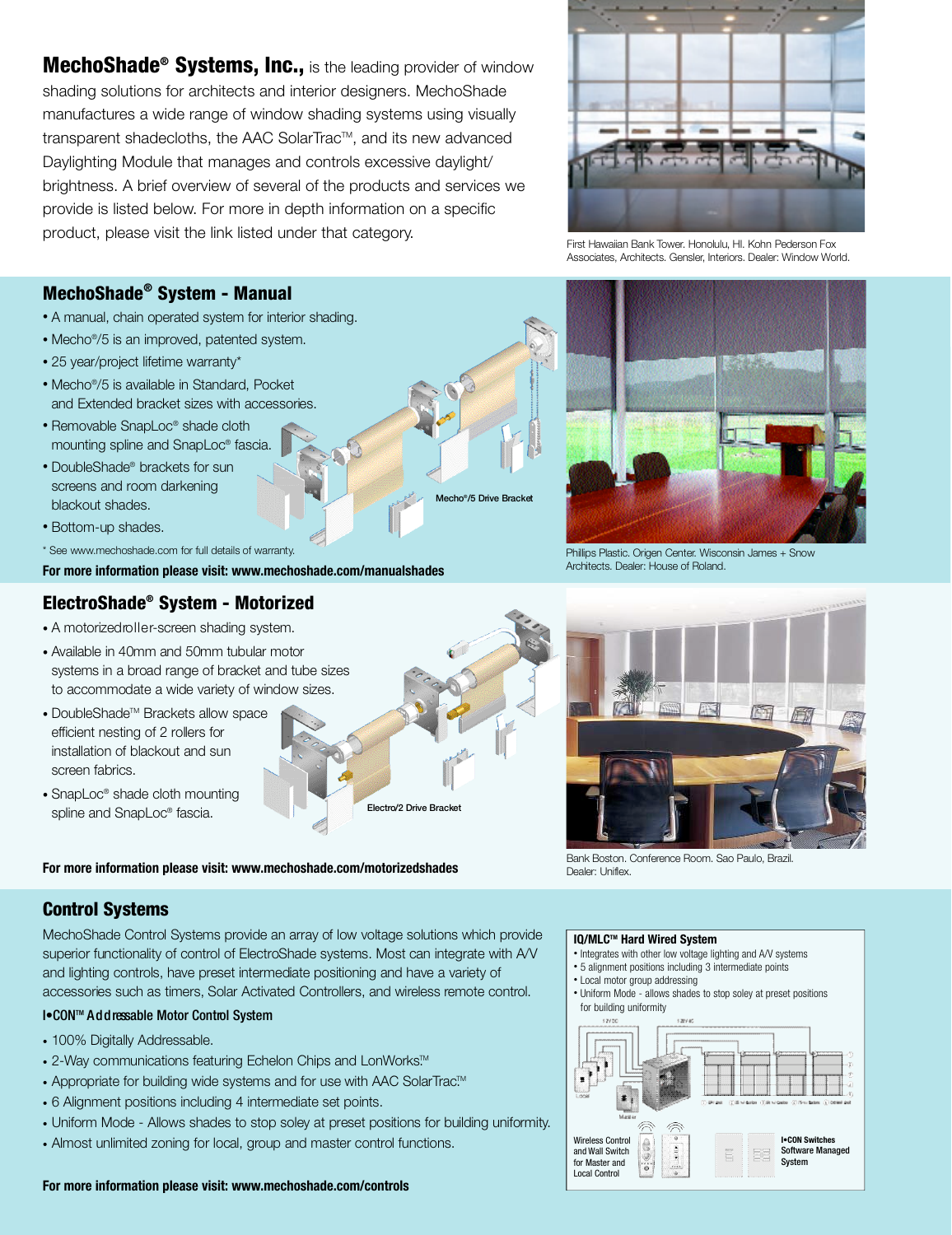# WindowManagement™ The Prerequisite to Daylighting

MechoShade's AAC SolarTrac™ System, is a software based control system, designed to automatically adjust the position of the shades incrementally on the window to maximize view and daylight while protecting people and work surfaces from direct sun and excessive brightness and glare.

### AAC SolarTrac™

AAC SolarTrac™ can react to local climatic variables such as sunny or cloudy conditions.

The AAC SolarTrac adjusts shades incrementally on the window in accordance with the solar profile angle and BTU load relative to each zone or orientation.

The position of the shades is determined for each zone based on the window geometry, orientation, glazing optical properties, allowable solar penetration, and real-time sky conditions, ie sunny or cloudy. The goal is to provide shading on the window when and where needed, while leaving as much of the window unshaded in order to maximize view and control glare. In other words… total window management.

#### **For more information please visit: www.mechoshade.com/aac**

#### A AC-Brightness Override Module

The Brightness Override Module is an optional system using internal light sensors that may be mounted to the ceiling or columns, looking out the window, that measure light levels. If the brightness on the glass exceeds specified levels, the AAC Brightness Override will lower the shades to the appropriate position to mitigate the excess brightness. This overrides the calculated position of AAC, which may otherwise have been a higher position. Shades can retract to the default positions preset by AAC, from Brightness Override, when the bright condition no longer exists.

#### **For more information please visit: www.mechoshade.com/aac**

#### Touch Screen Window Management

Color touch screens can be incorporated to allow intuitive access to multiple shade zones, providing ease of use to the user. A single touch screen can replace numerous switches, and graphically inform the user which shades they can control. The touch screens run on a



Color Touch Screen

RS485 network and interfaces with the AAC SolarTrac, providing 2 way communication with SolarTrac so that the system knows at all times which shades are on manual override.



#### 1 Three solar sensors on the roof determine if it is clear, cloudy or bright-overcast.

- (2) Local Switches can override the system, it regains control at 5AM the following day.
- $(3)$  The AAC SolarTrac<sup>™</sup> can maintain an unlimited number of zones.





#### Shadow Override.

For projects located in the center city, or otherwise impacted by adjacent buildings, AAC's Shadow Override allows one to raise the shades in any zone that is in shadow. This strategy allows more daylight without direct sun, and maximizes view to the outside for the occupants. Dimmable lighting systems can take advantage of the light and save enery and money by dimming the lights. This option requires a digitized 3D city scape map of the surrounding buildings, to be analyzed by MechoShade, resulting in a database used by AAC to raise the shades.



Studey Study La **SF Times Building** 

**12 24 00/MEC BuyLine 1056**